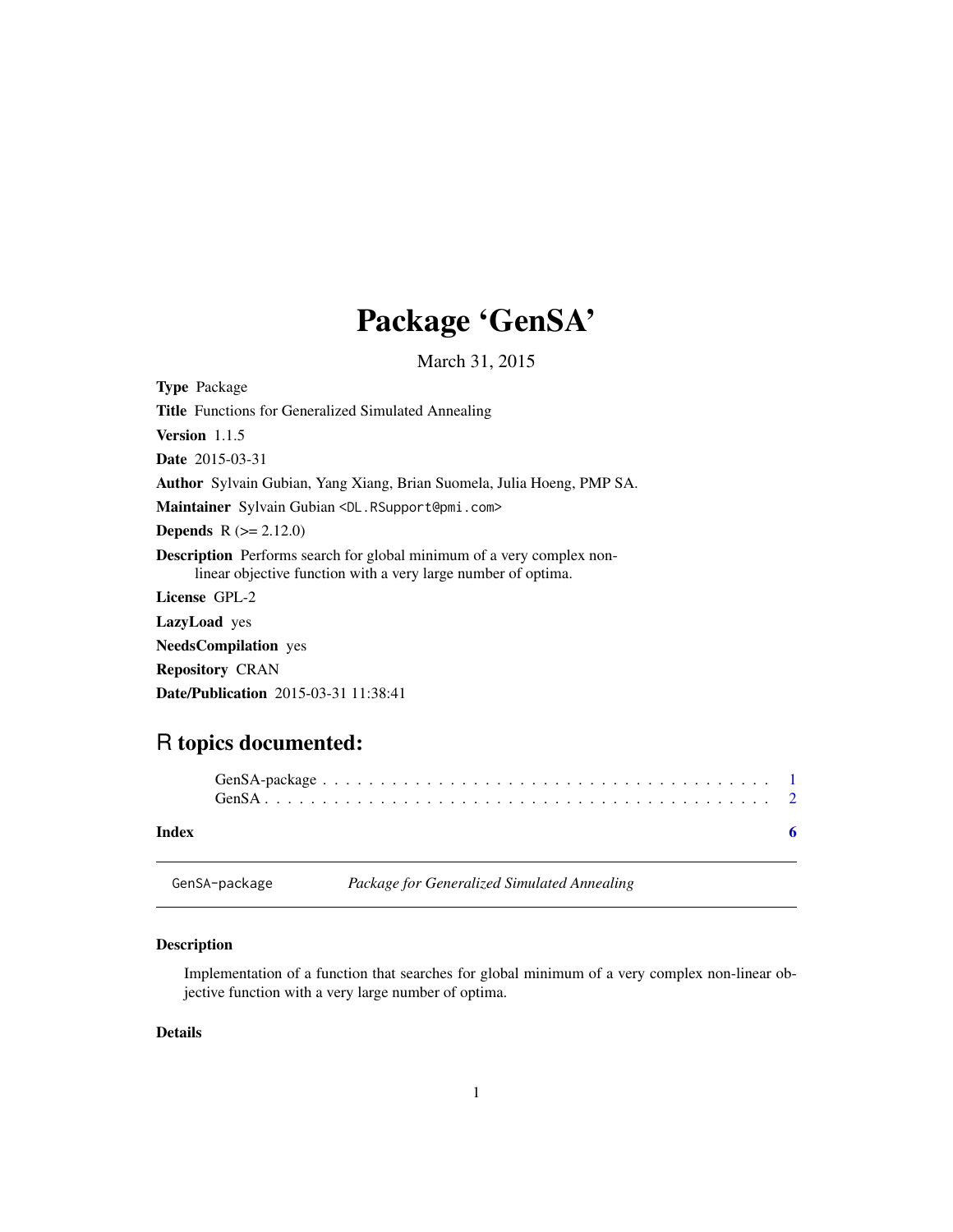<span id="page-1-0"></span>2 GenSA

| Package:  | GenSA      |
|-----------|------------|
| Type:     | Package    |
| Version:  | 1.1.5      |
| Date:     | 2015-03-31 |
| License:  | $GPL-2$    |
| LazyLoad: | yes        |

#### Author(s)

Yang Xiang, Sylvain Gubian, Brian Suomela, Julia Hoeng, PMP SA. Maintainer: DL.RSupport@pmi.com

#### References

Xiang Y, Gubian S, Suomela B, Hoeng. "Generalized Simulated Annealing for Global Optimization: the GenSA Package". [The R Journal, 5\(1\):13-29, June 2013.](http://journal.r-project.org/archive/2013-1/xiang-gubian-suomela-etal.pdf)

Tsallis C (1988). "Possible generalization of Boltzmann-Gibbs statistics." Journal of Statistical Physics, 52, 479–487.

Tsallis C, Stariolo DA (1996). "Generalized Simulated Annealing." Physica A, 233, 395–406.

Xiang Y, Sun DY, Fan W, Gong XG (1997). "Generalized Simulated Annealing Algorithm and Its Application to the Thomson Model." Physics Letters A, 233, 216–220.

Xiang Y, Gong XG (2000a). "Efficiency of Generalized Simulated Annealing." PHYSICAL RE-VIEW E, 62, 4473.

Xiang Y, Sun DY, Gong XG (2000). "Generalized Simulated Annealing Studies on Structures and Properties of Nin (n=2-55) Clusters." Journal of Physical Chemistry A, 104, 2746–2751.

GenSA *Generalized Simulated Annealing Function*

#### Description

Function which searchs for global minimum of a very complex non-linear objective function with a very large number of optima.

#### Usage

GenSA(par, fn, lower, upper, control=list(), ...)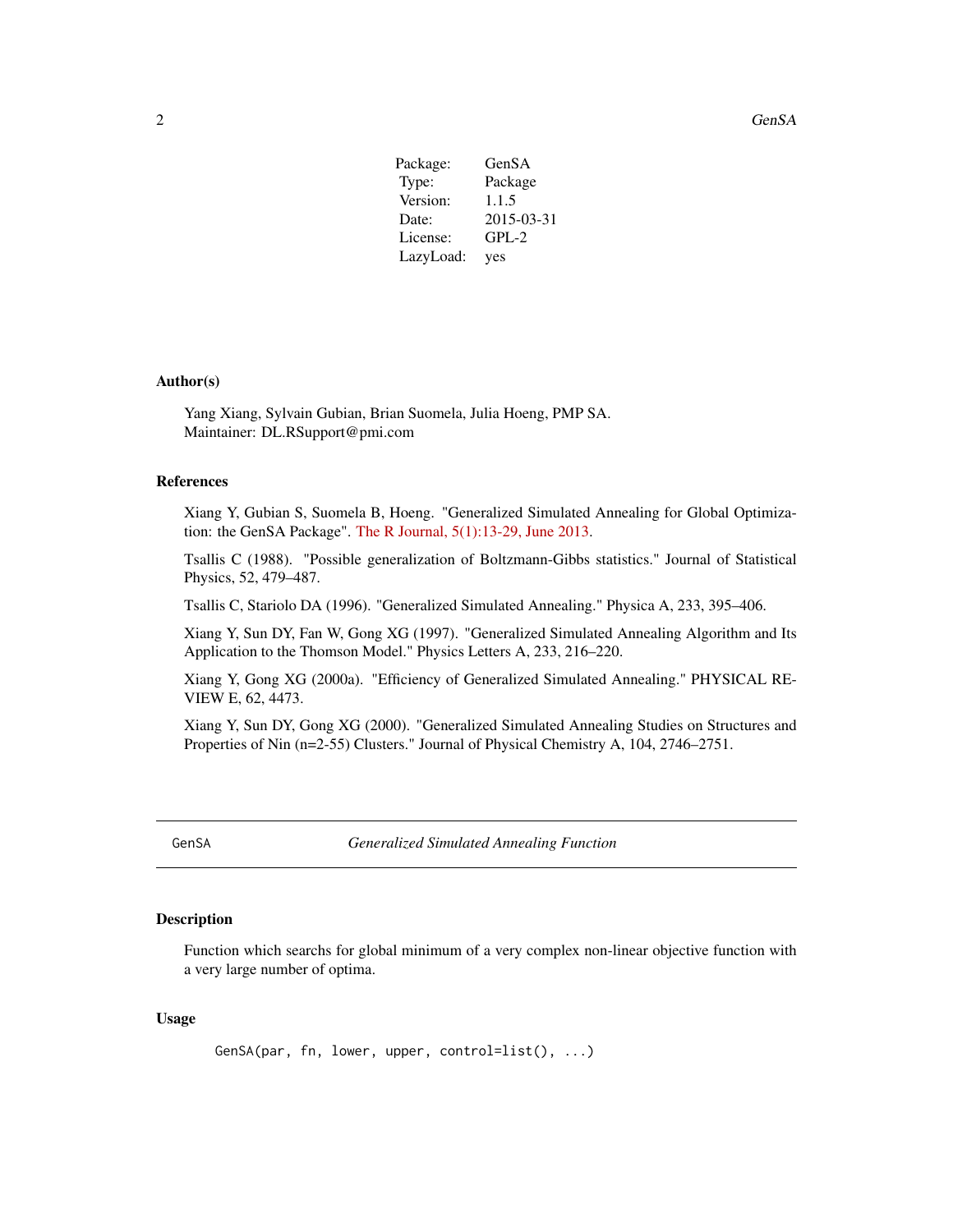#### $GenSA$  3

#### Arguments

| par     | Vector. Initial values for the components to be optimized. Default is NULL, in<br>which case, default values will be generated automatically.                                                             |
|---------|-----------------------------------------------------------------------------------------------------------------------------------------------------------------------------------------------------------|
| fn      | A function to be minimized, with first argument the vector of parameters over<br>which minimization is to take place. It should return a scalar result.                                                   |
| lower   | Vector with length of par. Lower bounds for components.                                                                                                                                                   |
| upper   | Vector with length of par. Upper bounds for components.                                                                                                                                                   |
| .       | allows the user to pass additional arguments to the function fn.                                                                                                                                          |
| control | The argument is a list that can be used to control the behavior of the algorithm:                                                                                                                         |
|         | maxit Integer. Maximum number of iterations of the algorithm.                                                                                                                                             |
|         | threshold.stop Numeric. The program will stop when the expected objective<br>function value threshold. stop is reached. Default value is NULL                                                             |
|         | nb.stop.improvement Integer. The program will stop when there is no any<br>improvement in nb. stop. improvement steps.                                                                                    |
|         | smooth Logical.TRUE when the objective function is smooth, or differentiable<br>almost everywhere in the region of par, FALSE otherwise. Default value is<br>TRUE.                                        |
|         | max.call Integer. Maximum number of call of the objective function. Default<br>is set to 1e7.                                                                                                             |
|         | max.time Numeric. Maximum running time in seconds.                                                                                                                                                        |
|         | temperature Numeric. Initial value for temperature.                                                                                                                                                       |
|         | visiting.param Numeric. Parameter for visiting distribution.                                                                                                                                              |
|         | acceptance.param Numeric. Parameter for acceptance distribution.                                                                                                                                          |
|         | verbose Logical. TRUE means that messages from the algorithm are shown.<br>Default is FALSE.                                                                                                              |
|         | simple. function Logical. FALSE means that the objective function has only a<br>few local minima. Default is FALSE which means that the objective function<br>is complicated with many local minima.      |
|         | trace. fn Character string. The trace matrix will be written in the file trace. fn.<br>Default is NULL which means that the trace matrix will be stored in the re-<br>turned value rather than in a file. |

#### Details

The default values of the control components are set for a complex optimization problem. For usual optimization problem with medium complexity, GenSA can find a reasonable solution quickly so the user is recommended to let GenSA stop earlier by setting threshold.stop if threshold.stop is the expected function value, or by setting max.time if the user just want to run GenSA for max.time seconds, or by setting max.call if the user just want to run GenSA within max.call function calls. Please refer to the examples below. For very complex optimization problems, the user is recommended to increase maxit and temp.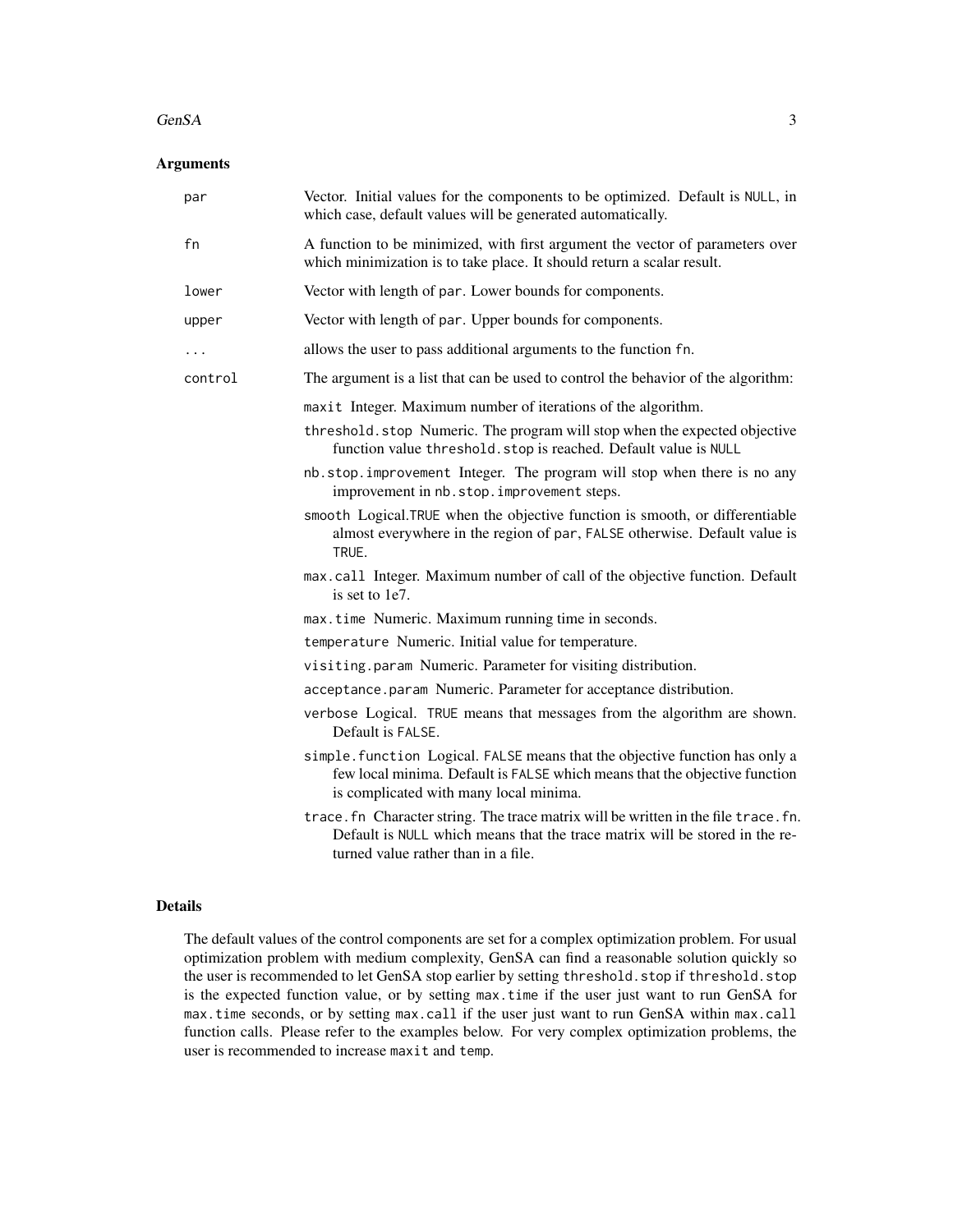#### Value

The returned value is a list with the following fields:

value: Numeric. The value of fn corresponding to par.

par: Vector. The best set of parameters found.

trace.mat: A matrix which contains the history of the algorithm. (By columns: Step number, temperature, current objective function value, current minimal objective function value).

counts: Integer. Total number of calls of the objective function.

#### Author(s)

Yang Xiang, Sylvain Gubian, Brian Suomela, Julia Hoeng, PMP SA.

#### References

Xiang Y, Gubian S, Suomela B, Hoeng. "Generalized Simulated Annealing for Global Optimization: the GenSA Package". [The R Journal, 5\(1\):13-29, June 2013.](http://journal.r-project.org/archive/2013-1/xiang-gubian-suomela-etal.pdf)

Tsallis C (1988). "Possible generalization of Boltzmann-Gibbs statistics." Journal of Statistical Physics, 52, 479–487.

Tsallis C, Stariolo DA (1996). "Generalized Simulated Annealing." Physica A, 233, 395–406.

Xiang Y, Sun DY, Fan W, Gong XG (1997). "Generalized Simulated Annealing Algorithm and Its Application to the Thomson Model." Physics Letters A, 233, 216–220.

Xiang Y, Gong XG (2000a). "Efficiency of Generalized Simulated Annealing." PHYSICAL RE-VIEW E, 62, 4473.

Xiang Y, Sun DY, Gong XG (2000). "Generalized Simulated Annealing Studies on Structures and Properties of Nin (n=2-55) Clusters." Journal of Physical Chemistry A, 104, 2746–2751.

#### See Also

optim

#### Examples

```
library(GenSA)
# Try Rastrgin function (The objective function value for global minimum
# is 0 with all components of par are 0.)
       Rastrigin \leq function(x) {
            sum(x^2 - 10 * cos(2 * pi * x)) + 10 * length(x)
       }
# Perform the search on a 30 dimensions rastrigin function. Rastrigin
# function with dimension 30 is known as the most
# difficult optimization problem according to "Yao X, Liu Y, Lin G (1999).
# \Evolutionary Programming Made Faster."
# IEEE Transactions on Evolutionary Computation, 3(2), 82-102.
# GenSA will stop after finding the targeted function value 0 with
# absolute tolerance 1e-13
```
set.seed(1234) # The user can use any seed.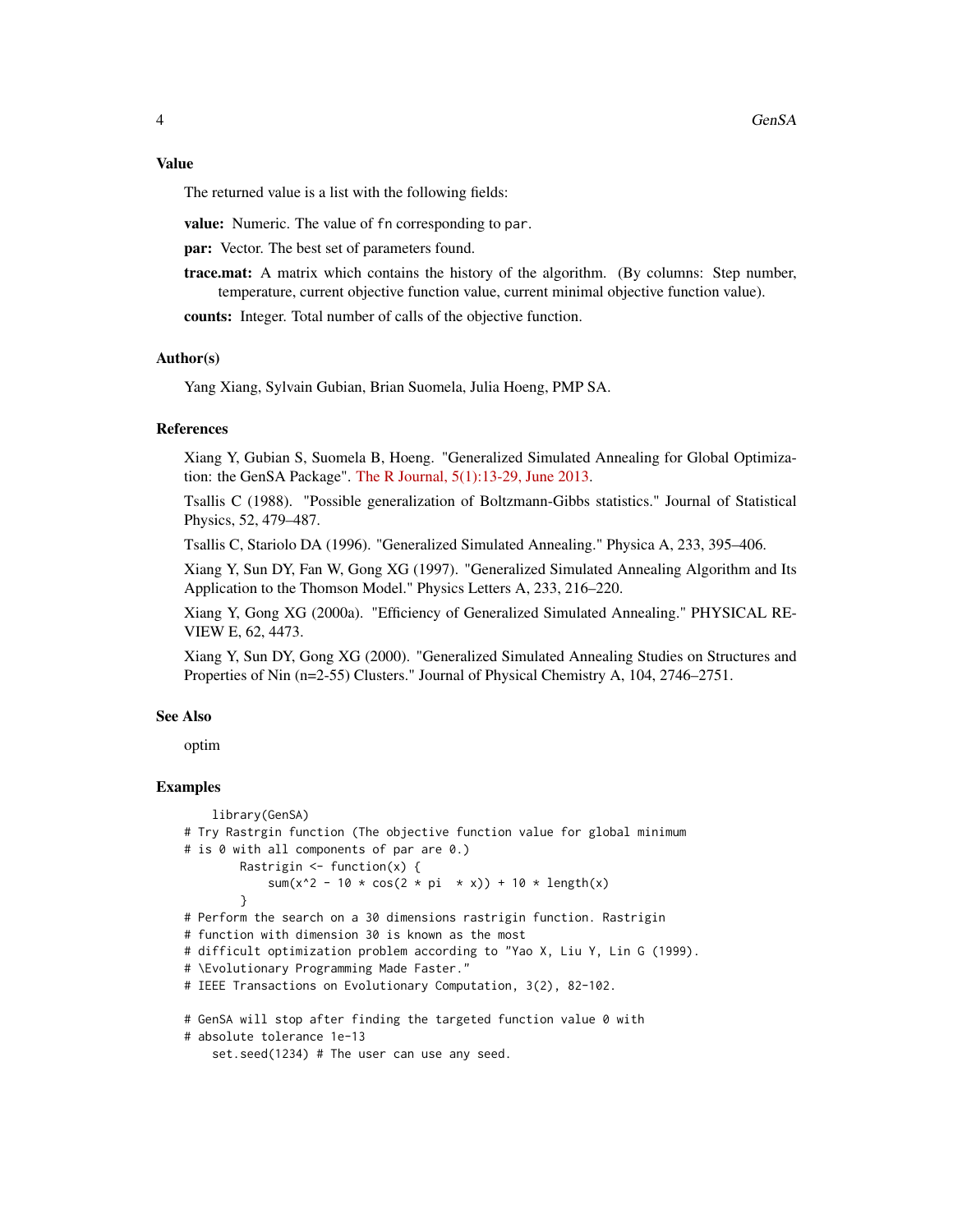```
dimension <- 30
       global.min <- 0
       tol <- 1e-13
       lower \leq rep(-5.12, dimension)
       upper <- rep(5.12, dimension)
       out <- GenSA(lower = lower, upper = upper, fn = Rastrigin,
                control=list(threshold.stop=global.min+tol,verbose=TRUE))
       out[c("value","par","counts")]
# GenSA will stop after running for about 2 seconds
# Note: The time for solving this problem by GenSA may vary
# depending on the computer used.
       set.seed(1234) # The user can use any seed.
       dimension <- 30
       global.min <- 0
       tol <- 1e-13
       lower <- rep(-5.12, dimension)
       upper <- rep(5.12, dimension)
       out <- GenSA(lower = lower, upper = upper, fn = Rastrigin,
               control=list(max.time=2))
       out[c("value","par","counts")]
```